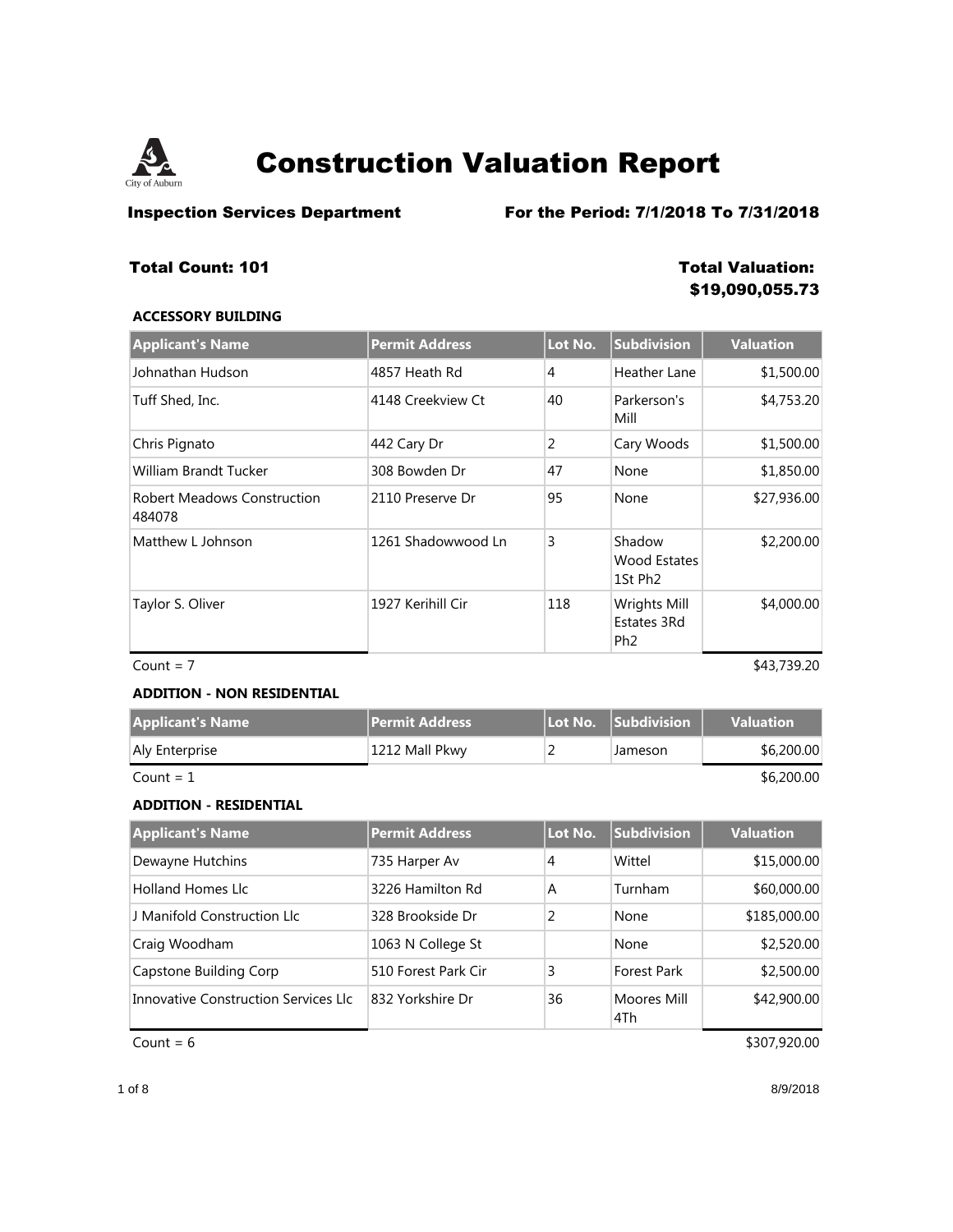

## **Inspection Services Department** For the Period: 7/1/2018 To 7/31/2018

### **ALTERATION - NON RESIDENTIAL**

| <b>Applicant's Name</b>     | <b>Permit Address</b> | Lot No. | <b>Subdivision</b>                      | <b>Valuation</b> |
|-----------------------------|-----------------------|---------|-----------------------------------------|------------------|
| <b>Farris Construction</b>  | 300 N Dean Rd         | $1-A$   | Country<br>Estates 2Nd                  | \$65,000.00      |
| Hudson Company Of Tennessee | 224 W Magnolia Av     | $2 - A$ | Toomer<br>Estate                        | \$450,000.00     |
| Hudson Company Of Tennessee | 2372 S College St     |         | Parkerson<br>Mill -<br><b>Mcdonalds</b> | \$450,000.00     |

 $Count = 3$  \$965,000.00

### **ALTERATION - RESIDENTIAL**

| <b>Applicant's Name</b>              | <b>Permit Address</b> | Lot No. | <b>Subdivision</b>               | <b>Valuation</b> |
|--------------------------------------|-----------------------|---------|----------------------------------|------------------|
| Window World Of Montgomery Llc       | 662 Center Pl         |         | None                             | \$3,121.00       |
| Window World Of Montgomery Llc       | 446 Moores Mill Rd    |         | None                             | \$9,925.00       |
| Window World Of Montgomery Llc       | 1108 Lakeview Dr      |         | None                             | \$2,868.00       |
| Window World Of Montgomery Llc       | 2040 Hummingbird Ln   |         | None                             | \$9,946.00       |
| <b>Holland Homes Llc</b>             | 534 Cary Dr           | 12      | Cary Woods                       | \$30,413.00      |
| Pythoge, Llc                         | 2186 Riverwood Dr     | 301     | Moores Mill<br>2Nd Ph 2          | \$20,000.00      |
| H F & L Construction Inc.            | 156 N Donahue Dr      |         | None                             | \$15,000.00      |
| <b>Holland Homes Llc</b>             | 2145 Stonehaven Dr    | 8       | Stonehaven<br>At The<br>Preserve | \$47,809.00      |
| Window World Of Montgomery Llc       | 230 S Dean Rd         |         | None                             | \$1,179.00       |
| Window World Of Montgomery Llc       | 1117 Elkins Dr        |         | None                             | \$2,190.00       |
| J Manifold Construction Llc          | 711 Cary Dr           | 2,3     | Cary Woods                       | \$153,000.00     |
| David Taylor General Contracto       | 564 Merimont Blvd     | 178     | Asheton<br>Lakes 1St Ph1         | \$6,000.00       |
| Innovative Construction Services Llc | 818 Annabrook Dr      | 28      | Sugar Creek<br><b>Estates</b>    | \$37,944.00      |
| Lee Remodeling Llc                   | 4133 Creekview Ct     | 57      | Parkerson's<br>Mill              | \$28,000.00      |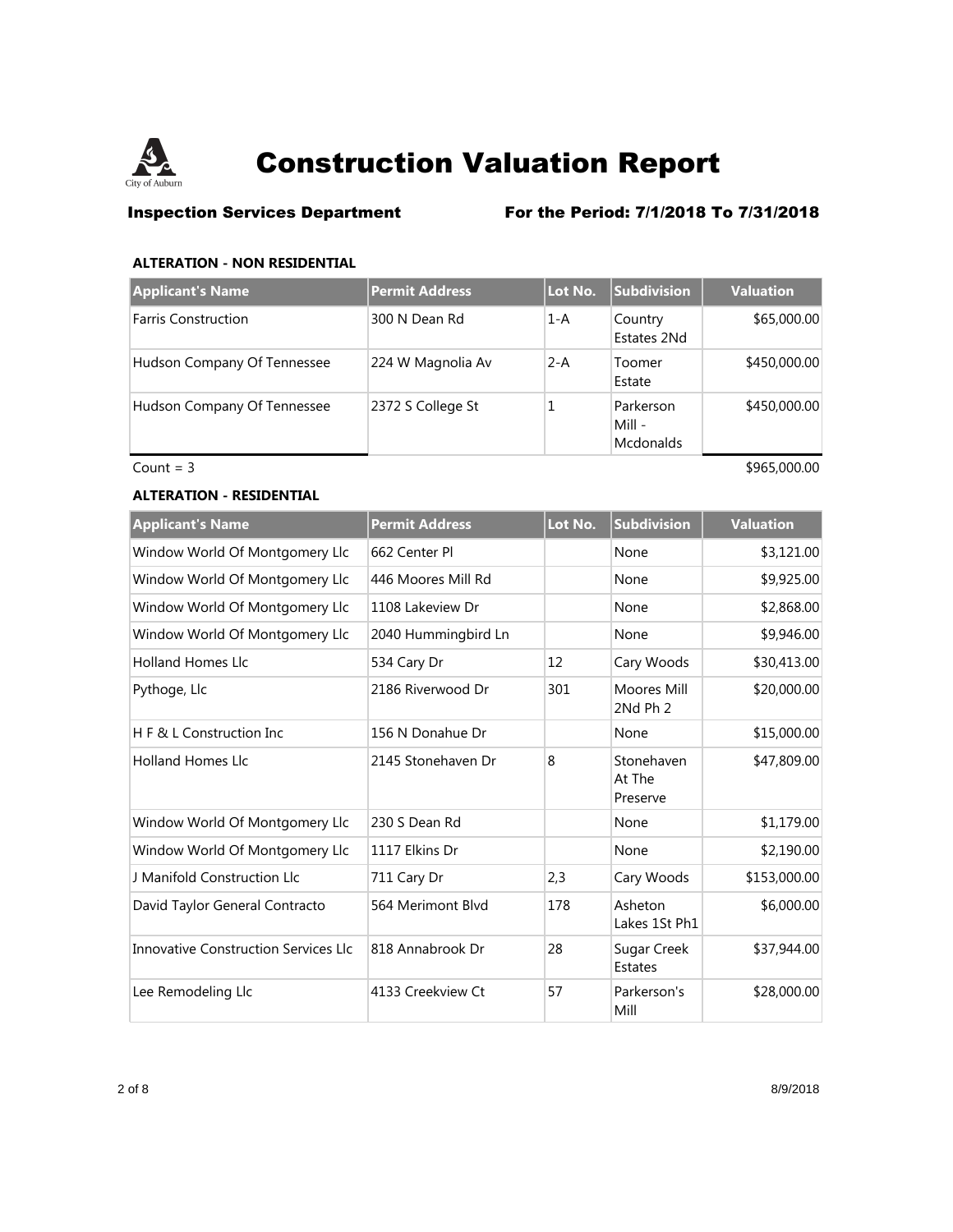

## **Inspection Services Department** For the Period: 7/1/2018 To 7/31/2018

| The Home Depot Usa                       | 2132 East Lake Blvd   |         | None                               | \$1,058.00       |
|------------------------------------------|-----------------------|---------|------------------------------------|------------------|
| Count = $15$                             |                       |         |                                    | \$368,453.00     |
| AMUSEMENT/SOCIAL/RECREATIO<br><b>NAL</b> |                       |         |                                    |                  |
| <b>Applicant's Name</b>                  | <b>Permit Address</b> | Lot No. | <b>Subdivision</b>                 | <b>Valuation</b> |
| Cox Swimming Pools Inc                   | 234 N Gay St          | 1       | Glenn-Gay                          | \$506,105.95     |
| Judy Mcgaha                              | 1326 S Gay St         | 27      | Loftin<br>Heights                  | \$32,000.00      |
| Count = $2$                              |                       |         |                                    | \$538,105.95     |
| <b>INDUSTRIAL</b>                        |                       |         |                                    |                  |
| <b>Applicant's Name</b>                  | <b>Permit Address</b> | Lot No. | <b>Subdivision</b>                 | <b>Valuation</b> |
| Autorica Llc                             | 764 W Veterans Blvd   | $7A-1$  | Auburn<br>Technology<br>Park North | \$30,000.00      |

 $\text{Count} = 1$  \$30,000.00

### **OFFICE/BANK/PROFESSIONAL**

| <b>Applicant's Name</b>     | <b>Permit Address</b>    | Lot No. | Subdivision                  | <b>Valuation</b> |
|-----------------------------|--------------------------|---------|------------------------------|------------------|
| <b>Grayson Construction</b> | 2311 Auburn Exchange Dr  | $2C-2$  | Auburn<br>Exchange<br>Plats  | \$131,364.00     |
| John Kenneth Kirchler       | 1957 E Samford Av        | $2E-1$  | Samford<br>Glenn             | \$275,000.00     |
| Jc Homes                    | 2900 E University Dr 140 | 5       | <b>Pick Estates</b><br>North | \$41,000.00      |

 $Count = 3$  \$447,364.00

### **ROOFING - NON RESIDENTIAL**

| <b>Applicant's Name</b> | l <b>Permit Address</b> ' | l Lot No. Subdivision \ | <b>Valuation</b> |
|-------------------------|---------------------------|-------------------------|------------------|
| Superior Roofing 201843 | 1171 Gatewood Dr          | None                    | \$33,175.00      |
| $Count = 1$             | \$33,175.00               |                         |                  |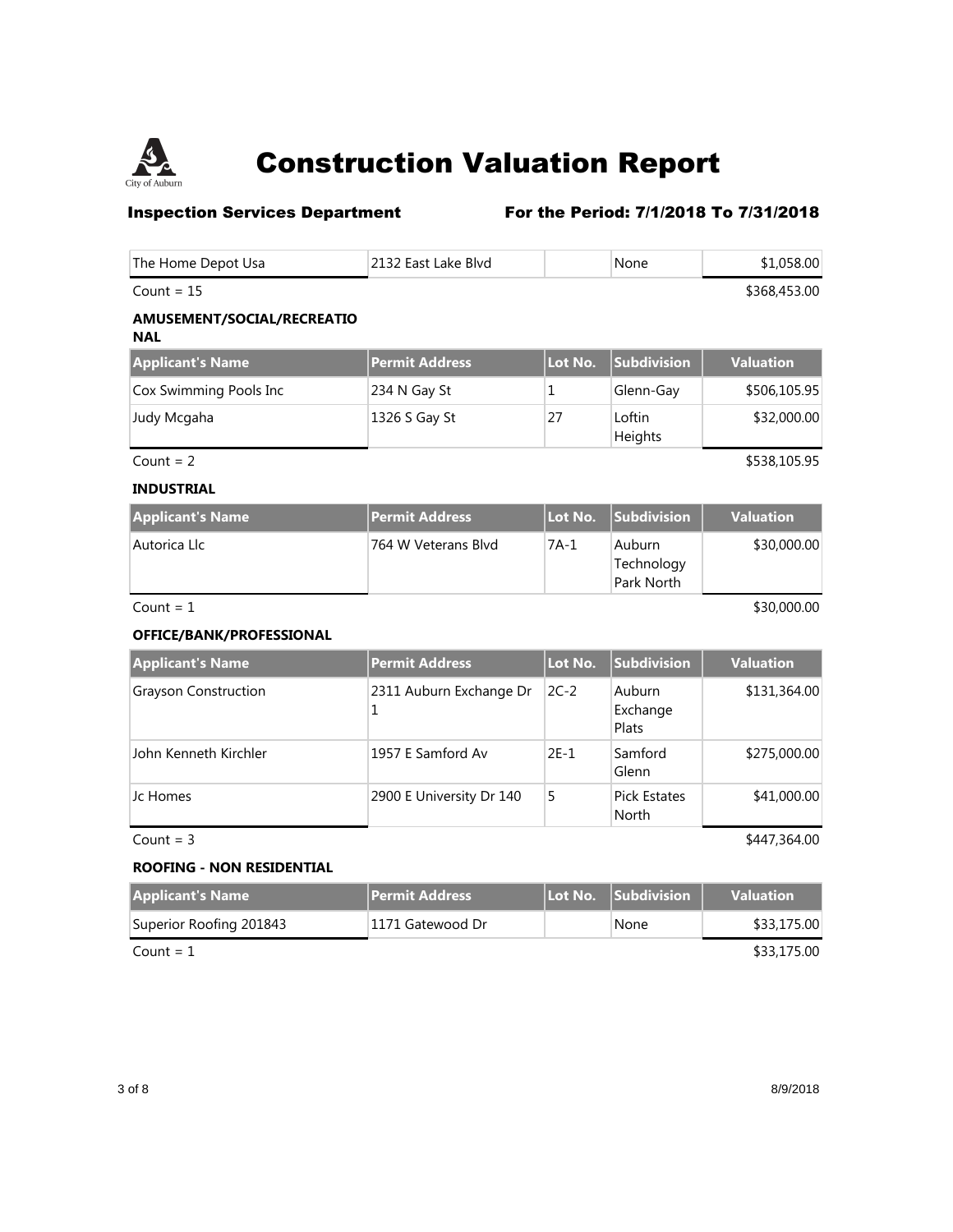

**Inspection Services Department** For the Period: 7/1/2018 To 7/31/2018

### **ROOFING - RESIDENTIAL**

| <b>Applicant's Name</b>              | <b>Permit Address</b> | Lot No. | <b>Subdivision</b> | <b>Valuation</b> |
|--------------------------------------|-----------------------|---------|--------------------|------------------|
| Triple B Construction                | 1228 Grove Pk         |         | None               | \$11,246.55      |
| John Zellars                         | 609 Railroad Av       |         | None               | \$1,850.00       |
| <b>Bill Lynn Construction Inc</b>    | 2260 E University Dr  |         | None               | \$7,600.00       |
| Apex Roofing And Restoration         | 266 W Magnolia Av     |         | None               | \$46,000.00      |
| Innovative Construction Services Llc | 1533 Lakewood Pl      |         | None               | \$59,500.00      |
| 5 Star Roofing & Restoration, Llc    | 1574 Randolph St      |         | None               | \$9,000.00       |
| 5 Star Roofing & Restoration, Llc    | 1578 Randolph St      |         | None               | \$9,000.00       |
| 5 Star Roofing & Restoration, Llc    | 1000 Gentry Dr        |         | None               | \$5,000.00       |
| 5 Star Roofing & Restoration, Llc    | 335 Forsythia Ct      |         | None               | \$17,000.00      |
| Superior Roofing 201843              | 442 S Dean Rd         |         | None               | \$10,685.00      |
| <b>Mccrory Contracting</b>           | 447 Belmonte Dr       |         | None               | \$8,300.00       |
| Count = $11$                         |                       |         |                    | \$185,181.55     |

### **SINGLE FAMILY HOUSE - ATTACHED**

| <b>Applicant's Name</b>  | <b>Permit Address</b> | Lot No. | Subdivision      | <b>Valuation</b> |
|--------------------------|-----------------------|---------|------------------|------------------|
| Dilworth Development Inc | 1400 Eden Gate Crsg   | 102     | Rosemary<br>Gate | \$157,229.60     |
| Dilworth Development Inc | 1404 Eden Gate Crsg   | 103     | Rosemary<br>Gate | \$157,229.60     |
| Dilworth Development Inc | 1406 Eden Gate Crsg   | 104     | Rosemary<br>Gate | \$157,229.60     |
| Dilworth Development Inc | 1408 Eden Gate Crsg   | 105     | Rosemary<br>Gate | \$157,259.60     |
| Dilworth Development Inc | 1410 Eden Gate Crsg   | 106     | Rosemary<br>Gate | \$157,229.60     |
| Count $= 5$              |                       |         |                  | \$786,178.00     |

### **SINGLE FAMILY HOUSE - DETACHED**

| <b>Applicant's Name</b>         | <b>Permit Address</b> |     | Lot No. Subdivision | <b>Valuation</b> |
|---------------------------------|-----------------------|-----|---------------------|------------------|
| Builders Professional Group Llc | 261 Woodward Way      | 169 | Mimms Trail         | \$354,848.19     |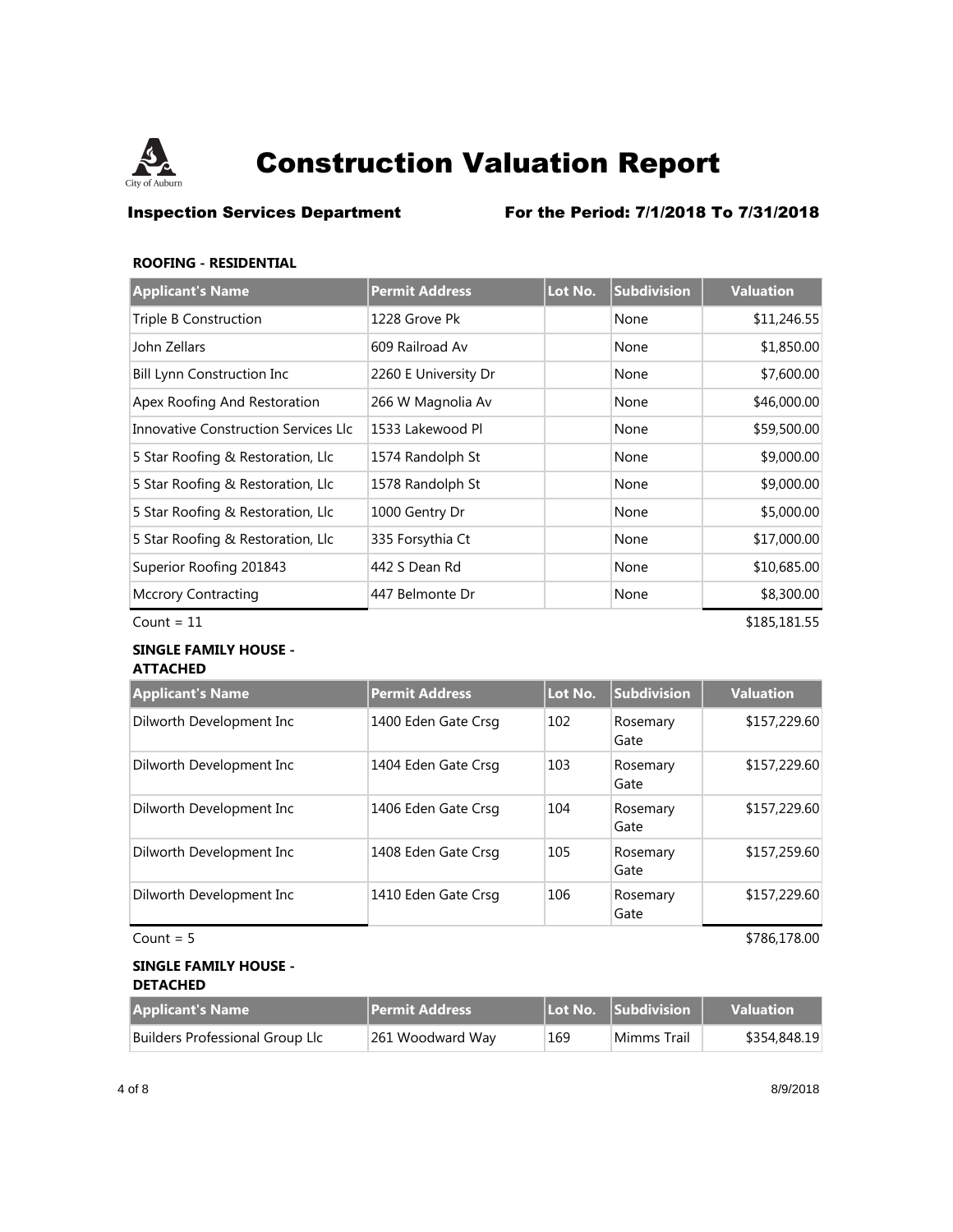

**Inspection Services Department** For the Period: 7/1/2018 To 7/31/2018

| Dack Homes West Llc           | 2093 Autumn Ridge Way         | 15       | Autumn<br>Ridge Phase<br>1B       | \$184,552.18   |
|-------------------------------|-------------------------------|----------|-----------------------------------|----------------|
| <b>Wb Construction</b>        | 1560 Ogletree Rd              | $1-A-1$  | East Lake                         | \$1,186,866.81 |
| Dilworth Development Inc      | 1860 Yarbrough Farms Blvd 245 |          | Yarbrough<br>Farms Pine<br>Valley | \$394,077.75   |
| Dilworth Development Inc      | 1855 Yarbrough Farms Blvd 240 |          | Yarbrough<br>Farms Pine<br>Valley | \$276,851.95   |
| Dilworth Development Inc      | 1200 Town Creek Dr            | 3        | <b>Town Creek</b>                 | \$318,100.20   |
| Michael Allen Homes Inc       | 2210 Hamilton Rd              | $B1-A$   | Moore, Fred<br>P.                 | \$431,095.67   |
| Stone Martin Builders Llc     | 2193 Watts Way                | 26       | The Oaks At<br>Cotswold           | \$371,796.59   |
| Stone Martin Builders Llc     | 2189 Watts Way                | 28       | The Oaks At<br>Cotswold           | \$297,883.94   |
| Dilworth Development Inc      | 1661 Club Creek Dr            | 139      | Yarbrough<br>Farms Club<br>Creek  | \$332,106.16   |
| Grayhawk Homes Inc            | 2027 Felicity Ln              | 136      | Donahue<br>Ridge Ph 3             | \$258,098.00   |
| <b>Toland Construction</b>    | 1006 Fairview Dr              | 10       | Moores Mill<br>Golf Club 6Th      | \$362,316.11   |
| Hughston Homes Inc            | 2600 Dunkirk Cir              | 106      | East Richland                     | \$267,615.03   |
| Hughston Homes Inc            | 2602 Dunkirk Cir              | 107      | East Richland                     | \$271,967.80   |
| Hughston Homes Inc            | 902 Dunkirk Cir               | 163      | <b>East Richland</b>              | \$318,470.11   |
| Hughston Homes Inc            | 1001 Dunkirk Cir              | 157      | None                              | \$318,470.11   |
| Double Eagle Homes Llc        | 524 Waynewood Ct              | $58 - A$ | Shelton<br>Woods No.4             | \$254,936.63   |
| Hughston Homes Inc            | 2702 Dunkirk Ct               | 171      | East Richland                     | \$292,532.45   |
| Hayley - Freeman Construction | 2706 Sophia Ct                | 165      | <b>Tuscany Hills</b><br>Section 4 | \$332,180.00   |
| Stone Martin Builders Llc     | 197 Blasted Rock Rd           | 53       | <b>Tuscany Hills</b><br>Phase 5   | \$212,003.25   |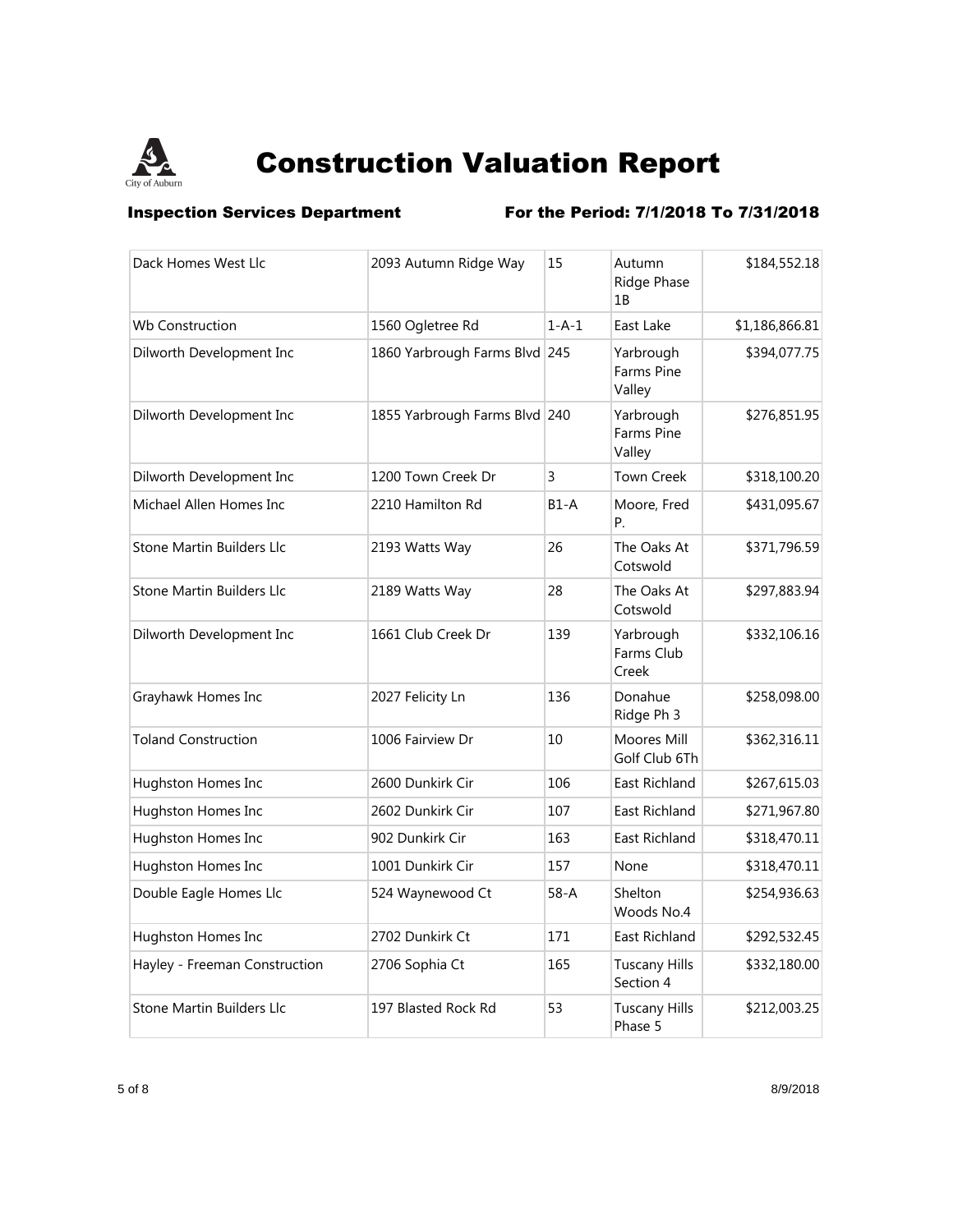

**Inspection Services Department** For the Period: 7/1/2018 To 7/31/2018

| Eastbrook Homes Southern Inc     | 2102 Teale Ln         | 16,401         | Preserve -<br>Phase 1A,<br>The  | \$305,198.60 |
|----------------------------------|-----------------------|----------------|---------------------------------|--------------|
| Michael Allen Homes Inc          | 30 Kipling Ln         | 15             | Legacy                          | \$230,171.16 |
| Kennedy Contracting              | 605 Hudson Ter 601    | 6              | None                            | \$381,904.70 |
| <b>Wb Construction</b>           | 2280 Turtle Creek Ct  | 6              | <b>Turtle Creek</b>             | \$271,905.90 |
| Stone Martin Builders Llc        | 2534 Sophia Ct        | 19             | <b>Tuscany Hills</b><br>Phase 5 | \$242,583.36 |
| Adamson Construction Group, Llc  | 3104 Rooster Tr       | $\overline{4}$ | Pendleton<br>Place              | \$308,310.55 |
| Hughston Homes Inc               | 2650 Anderson Ct      | 96             | West<br>Richland                | \$303,435.00 |
| Hughston Homes Inc               | 1006 Dunkirk Cir      | 170            | East Richland                   | \$290,129.77 |
| Hughston Homes Inc               | 1003 Dunkirk Cir      | 156            | East Richland                   | \$285,808.93 |
| Hughston Homes Inc               | 927 West Richland Cir | 81             | West<br>Richland                | \$357,786.55 |
| Stone Martin Builders Llc        | 195 Blasted Rock Rd   | 27             | <b>Tuscany Hills</b><br>Phase 5 | \$201,991.03 |
| Hughston Homes Inc               | 1002 Dunkirk Cir      | 168            | East Richland                   | \$272,417.80 |
| Hughston Homes Inc               | 1004 Dunkirk Cir      | 169            | <b>East Richland</b>            | \$267,225.03 |
| Eagle Eye Custom Contracting Llc | 4343 Wimberly Rd      | $\mathbf{1}$   | Brookhaven<br>Farms             | \$307,735.68 |
| Stone Martin Builders Llc        | 770 Monroe Dr         | 22             | The Oaks At<br>Cotswold         | \$438,267.86 |
| Stone Martin Builders Llc        | 2538 Sophia Ct        | 17             | <b>Tuscany Hills</b><br>Phase 5 | \$202,000.03 |
| The Worthy Group Inc             | 346 Watercrest Ct     | 83-A1          | Asheton<br>Lakes 4Th            | \$451,345.15 |
| Sage Company Llc                 | 2866 Montana Way      | 1              | The Dakota                      | \$10,000.00  |

 $Count = 38$  \$12,164,986.03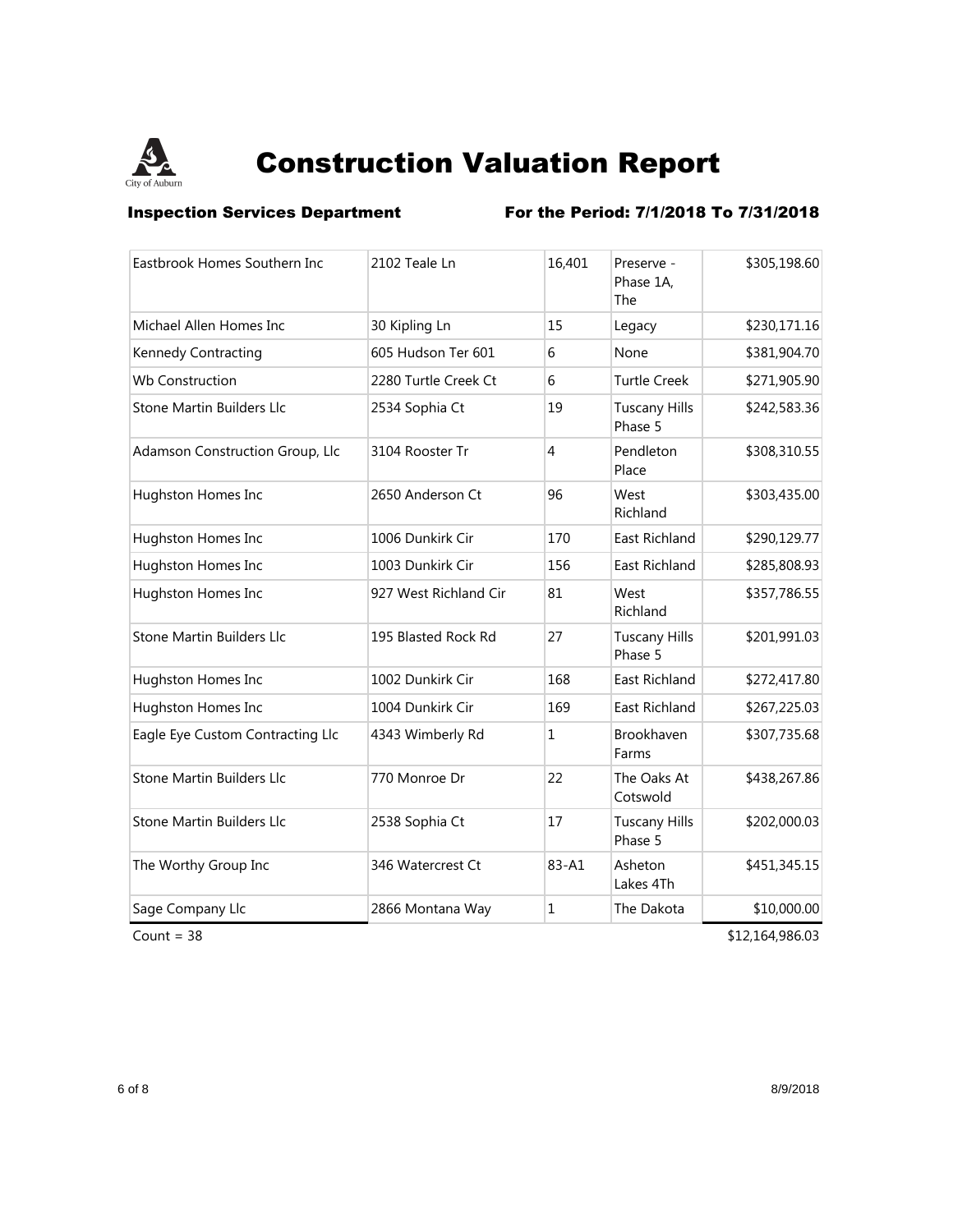

## **Inspection Services Department** For the Period: 7/1/2018 To 7/31/2018

### **STORE/CUSTOMER SERVICE**

| <b>Applicant's Name</b>                        | <b>Permit Address</b> | Lot No.        | <b>Subdivision</b>             | <b>Valuation</b> |
|------------------------------------------------|-----------------------|----------------|--------------------------------|------------------|
| <b>Wb Construction</b>                         | 1901 Opelika Rd       | $2-A$          | Auburn<br>Heights              | \$1,000,000.00   |
| Count = $1$                                    |                       |                |                                | \$1,000,000.00   |
| <b>STRUCTURE OTHER THAN</b><br><b>BUILDING</b> |                       |                |                                |                  |
| <b>Applicant's Name</b>                        | <b>Permit Address</b> | Lot No.        | Subdivision                    | <b>Valuation</b> |
| Homestead Residential Inc                      | 941 Falconer Dr       | 178            | Yarbrough<br>Farms The<br>Parc | \$8,500.00       |
| Count = $1$                                    |                       |                |                                | \$8,500.00       |
| <b>THREE-FOUR FAMILY BUILDING</b>              |                       |                |                                |                  |
| <b>Applicant's Name</b>                        | <b>Permit Address</b> | Lot No.        | <b>Subdivision</b>             | <b>Valuation</b> |
| Kennedy Contracting                            | 605 Hudson Ter        | 1              | None                           | \$386,956.10     |
| Kennedy Contracting                            | 605 Hudson Ter        | 3              | None                           | \$385,276.10     |
| Count = $2$                                    |                       |                |                                | \$772,232.20     |
| <b>TWO-FAMILY BUILDING</b>                     |                       |                |                                |                  |
| <b>Applicant's Name</b>                        | <b>Permit Address</b> | Lot No.        | Subdivision                    | <b>Valuation</b> |
| Kennedy Contracting                            | 605 Hudson Ter        | $\overline{2}$ | None                           | \$322,977.60     |
| Kennedy Contracting                            | 605 Hudson Ter        | 4              | None                           | \$391,087.80     |
| Kennedy Contracting                            | 605 Hudson Ter        | 5              | None                           | \$327,867.60     |
| Kennedy Contracting                            | 605 Hudson Ter        | 7              | None                           | \$391,087.80     |
| Count = $4$                                    |                       |                |                                | \$1,433,020.80   |

| <b>Category</b>              | 7/1/2018 To 7/31/2018 | \$ Value   |
|------------------------------|-----------------------|------------|
| Accessory Building           |                       | 43,739.20  |
| Addition - Non Residential   |                       | 6,200,00   |
| Addition - Residential       | 6                     | 307,920.00 |
| Alteration - Non Residential |                       | 965,000.00 |

7 of 8 8/9/2018